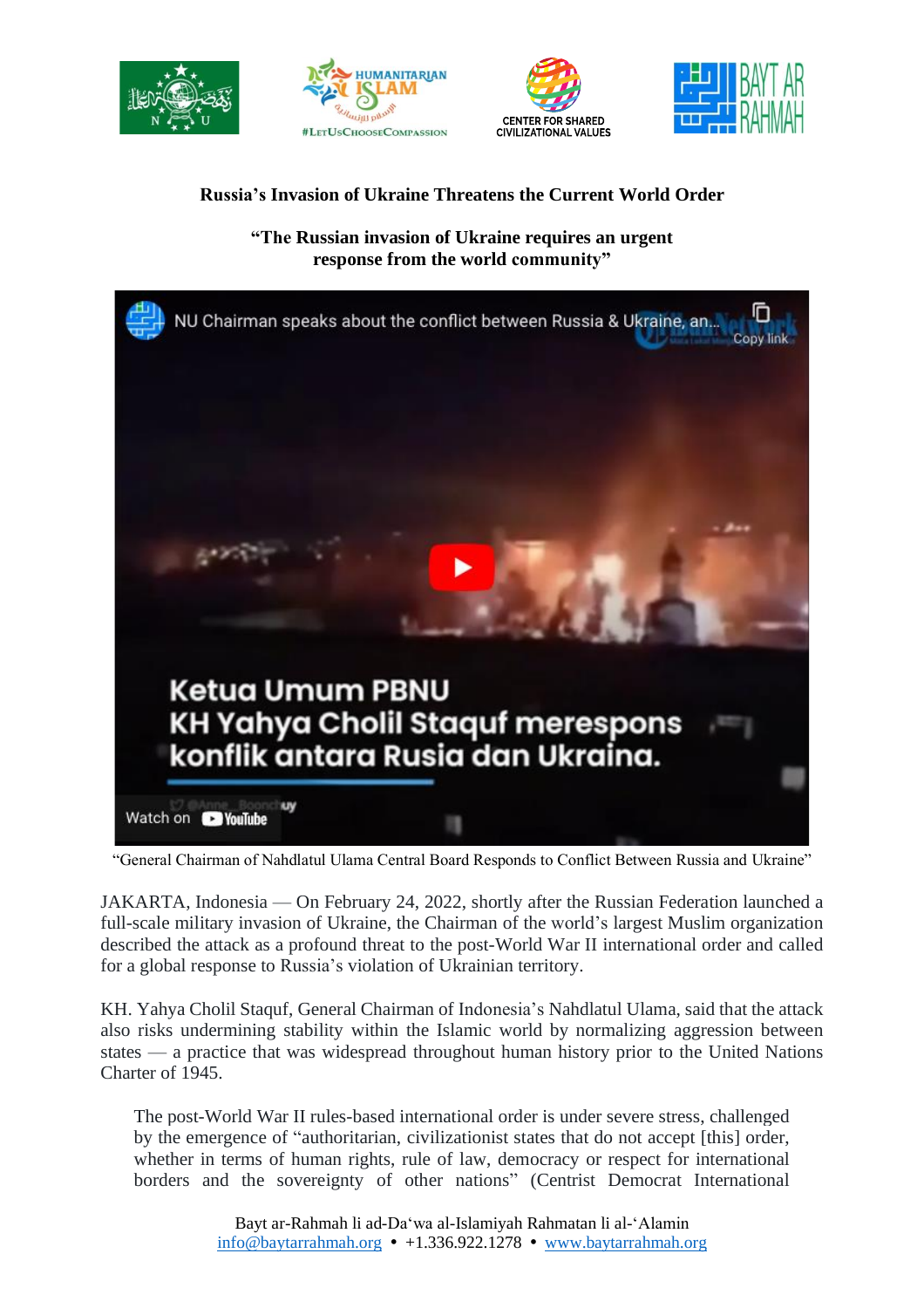Resolution on promoting a rules-based [international](https://www.baytarrahmah.org/media/2020/CDI_Resolution-on-promoting-a-rules-based-international-order-founded-upon-universal-ethics-and-humanitarian-values.pdf) order founded upon universal ethics and [humanitarian](https://www.baytarrahmah.org/media/2020/CDI_Resolution-on-promoting-a-rules-based-international-order-founded-upon-universal-ethics-and-humanitarian-values.pdf) values).....

Simultaneously, socio-cultural and political developments in recent decades have precipitated a crisis of confidence in Europe and North America regarding the traditional values and legitimacy of Western civilization. These developments have profoundly undermined the philosophical, spiritual and moral foundation upon which the post-war international order was built.

~ Timothy S. Shah and Thomas Dinham, ["Humanitarian](https://www.baytarrahmah.org/media/2020/Strategic-Review_Humanitarian-Islam_Fostering-Shared-Civilizational-Values_07-02-20.pdf) Islam: Fostering shared [civilizational](https://www.baytarrahmah.org/media/2020/Strategic-Review_Humanitarian-Islam_Fostering-Shared-Civilizational-Values_07-02-20.pdf) values to revitalize a rules-based international order," *Strategic Review*

An English translation of the official Nahdlatul Ulama statement on KH. Yahya Cholil Staquf's comments about Russia and Ukraine may be read below.

\_\_\_\_\_\_\_\_\_\_\_\_\_\_\_\_\_\_\_\_\_\_\_\_\_\_\_\_\_\_\_\_\_\_\_\_\_\_\_\_\_\_\_\_\_\_\_\_\_



**INTERNATIONAL**

## **NU Chairman Calls Russia's Invasion of Ukraine a Threat to International Order**

Nuriel Shiami Indiraphasa | Friday, February 25, 2022



The Russian invasion of Ukraine requires an urgent response from the world community. (Photo: thetimes.co.uk)